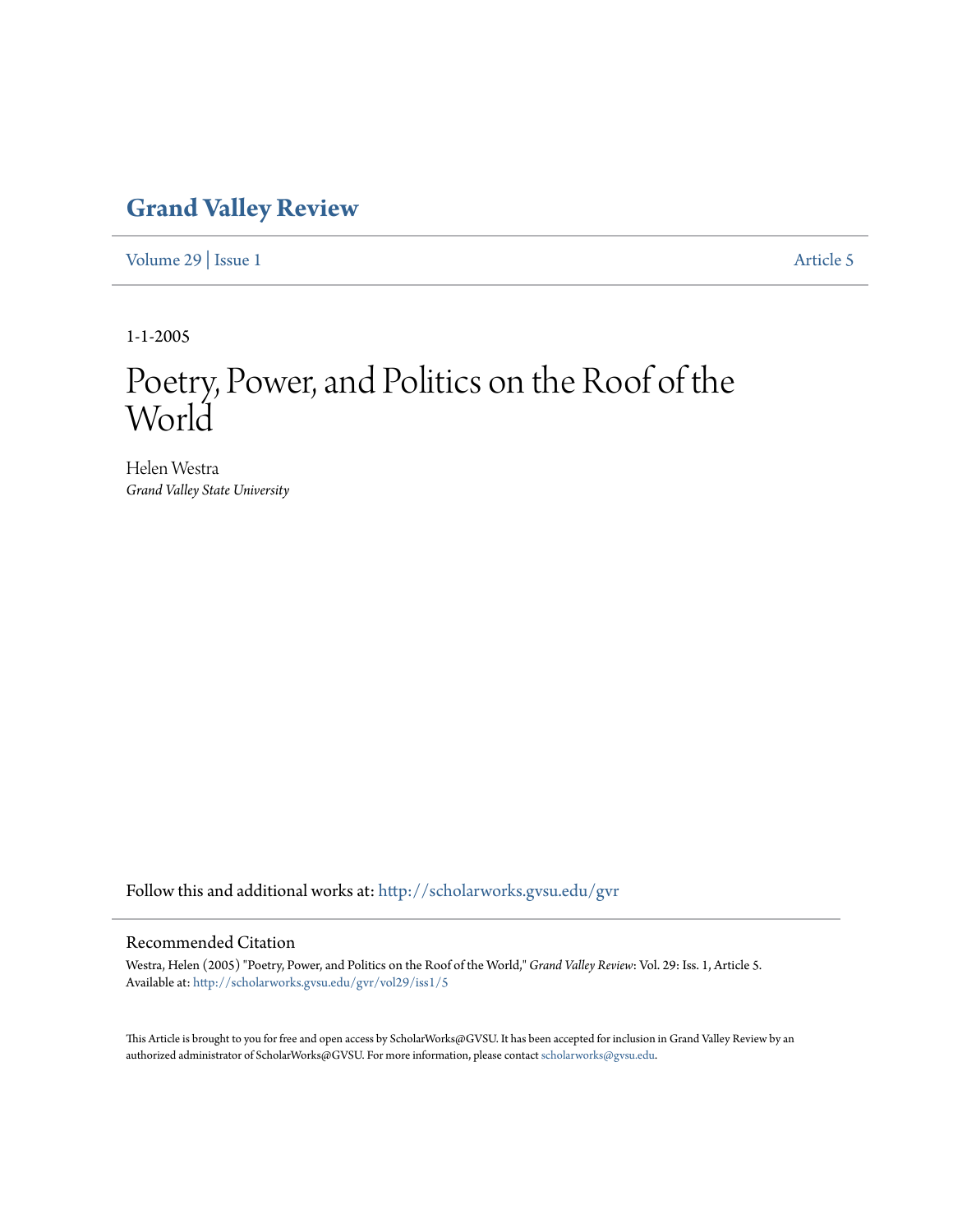*CJielen Westra is Professor* of *English at Cjrand Valley Jtate University.* 

## **Poetry, Power, and Politics on the Roof of the World**

Teaching in an international setting offers oppor-tunities to exchange the familiar and predictable for the unexpected. It is the surprises, the unforeseen challenges, the startling and serendipitous moments of discovery that remain for me the most memorable features of teaching abroad. These are also the experiences from which I have learned the most and which have most often underscored my fundamental kinship with the people and cultures I've come to know and respect beyond my customary habitat. This was again true for me this past year as a Fulbright Fellow teaching in Nepal, a so-called third-world country, whose spectacular mountain ranges have earned it the title of "roof of the world."

Immediately upon arriving in Kathmandu in April 2004, I underwent a detailed orientation at the American Embassy. The security warden gave me a long list of emergency numbers and sober reminders to keep a low profile, avoid travel in dangerous areas, stay away from political rallies, keep a safe distance from student demonstrations, and respect all city-wide bundhs (vehicular traffic strikes). As I left the embassy, it occurred to me that not one of my Tribhuvan University colleagues, in our e-mail correspondences prior to my arrival, had mentioned that the political climate was less than stable. Certainly I had been aware that King Gyanendra was at serious odds with the members of his parliament. And I had known that the Maoist insurgents were active in certain hill regions of Nepal. Yet, I was frankly amazed at the degree of political tension palpable and visible in the capital city of Kathmandu.

It didn't take me long to grasp why my well-intentioned academic counterparts in Kathmandu had not forewarned me. One, ifl had had full knowledge of the political situation, I might have decided not to come. And two, what an American far from Kathmandu might consider fearful or threatening was routine and commonplace for my Nepalese colleagues, a daily condition they had learned to live with; they were confident that

 $\dot{H}$  .

 $\overrightarrow{D}$  $\Box$  $\overline{\phantom{0}}$  $\infty$  $\overline{\mathbf{C}}$ ~  $\sigma$  $\overline{a}$ 

 $\cdot \Xi$  .

 $\overline{\phantom{0}}$ 

ب<br>ب  $\bar{\sigma}$ 

 $\implies$  $\overline{\sigma}$ ——  $\bigcirc$ : $\Box$  $\overline{\sigma}$  $\Xi^-$ *Q)*   $\overline{\phantom{0}}$ <sup>~</sup>**<sup>H</sup>**  $\alpha$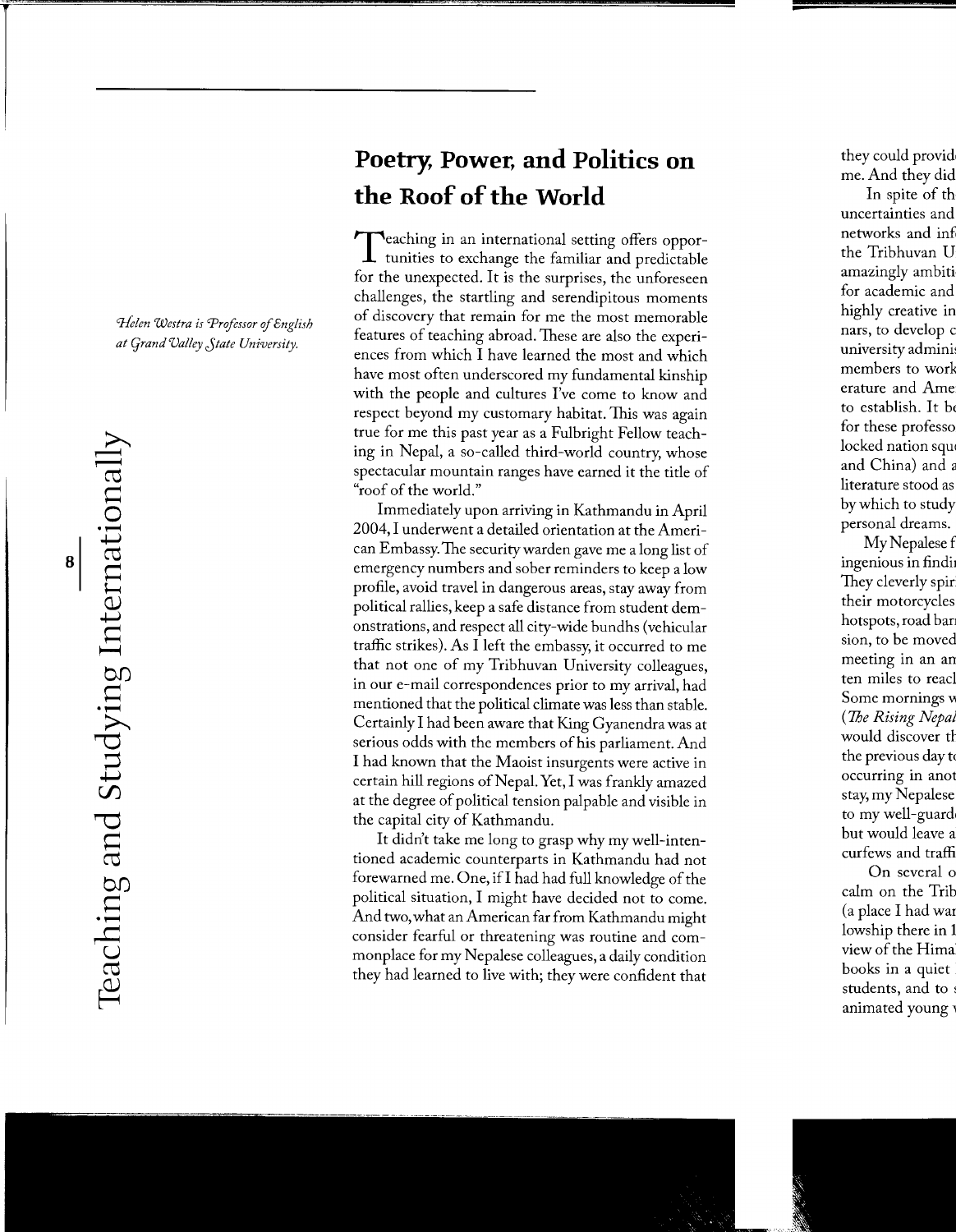they could provide a safe, secure work environment for me. And they did, without fail.

In spite of the political unrest and transportation uncertainties and by means of their complex personal networks and information pipelines, the members of the Tribhuvan University English Department were amazingly ambitious as well as resolute in their plans for academic and instructional meetings. They proved highly creative in arranging for me to conduct seminars, to develop curriculum, and to meet with various university administrators, committees, and department members to work on the programs in American Literature and American Studies they were determined to establish. It became increasingly clear to me that for these professors and their students in a small landlocked nation squeezed between giant neighbors (India and China) and a thoroughly self-absorbed monarch, literature stood as a much-desired gateway and window by which to study the larger world as well as to nourish personal dreams.

My Nepalese friends and colleagues were remarkably ingenious in finding secure locations for our gatherings. They cleverly spirited me around the city in taxis or on their motorcycles in ways that avoided demonstration hotspots, road barricades, and police lines. On one occasion, to be moved without restriction, I was taken to a meeting in an ambulance. Another time, we traveled ten miles to reach a point less than three miles away. Some mornings while reading the local English papers *(7he Rising Nepal, 7he Kathmandu Post, 7he Nation),* I would discover that we had met in a particular locale the previous day to avoid a demonstration that had been occurring in another part of the city. Throughout my stay, my Nepalese colleagues came often and cheerfully to my well-guarded home for marathon work sessions but would leave abruptly an hour before dusk to avoid curfews and traffic blockades.

On several occasions when the atmosphere was calm on the Tribhuvan University's Kirtipur campus (a place I had wandered freely during my teaching fellowship there in 1995), I was able to enjoy lunch with a view of the Himalayas towering in the distance, to read books in a quiet library carrel, to meet with graduate students, and to share sweet milky Nepalese tea with animated young women eager to converse about their studies. These peaceful, unrestricted days never seemed long enough, and I found myself increasingly adopting the Nepalese tendency to "seize the moment," because one could never be sure what tomorrow would bring in terms of power outages, water restrictions, downed phone and internet lines, or transportation strikes that limited food supplies in the markets as well as travel around the city.

It was on one of those peaceful days at the campus that I was unforgettably corralled into serving as a judge for a poetry contest. This proved to be no ordinary event. Thirty-eight students from the university's English Department-students whose first languages ranged from Nepali, Newari, and Hindi to Pahori, Maithili, and Sherpa-had planned to read poems they had created in English. More than five hundred students squeezed enthusiastically into a large room intended for no more than two hundred. Most seats had several occupants, every aisle was packed, and students sat in the windows sills and cross-legged along the edges of the platform. The air was electric with excitement, and each performing poet was greeted with thunderous applause.

For more than two hours I strained, with several other judges, to hear student readers whose heavily accented English challenged my listening skills to the absolute limit. Yet, in spite of 98 degree heat, the absence of microphones, and the grim concrete walls surrounding us, never will I forget the beauty and spirit of that afternoon—the passion, the intensity of conviction expressed by those students claiming poetry as the grand